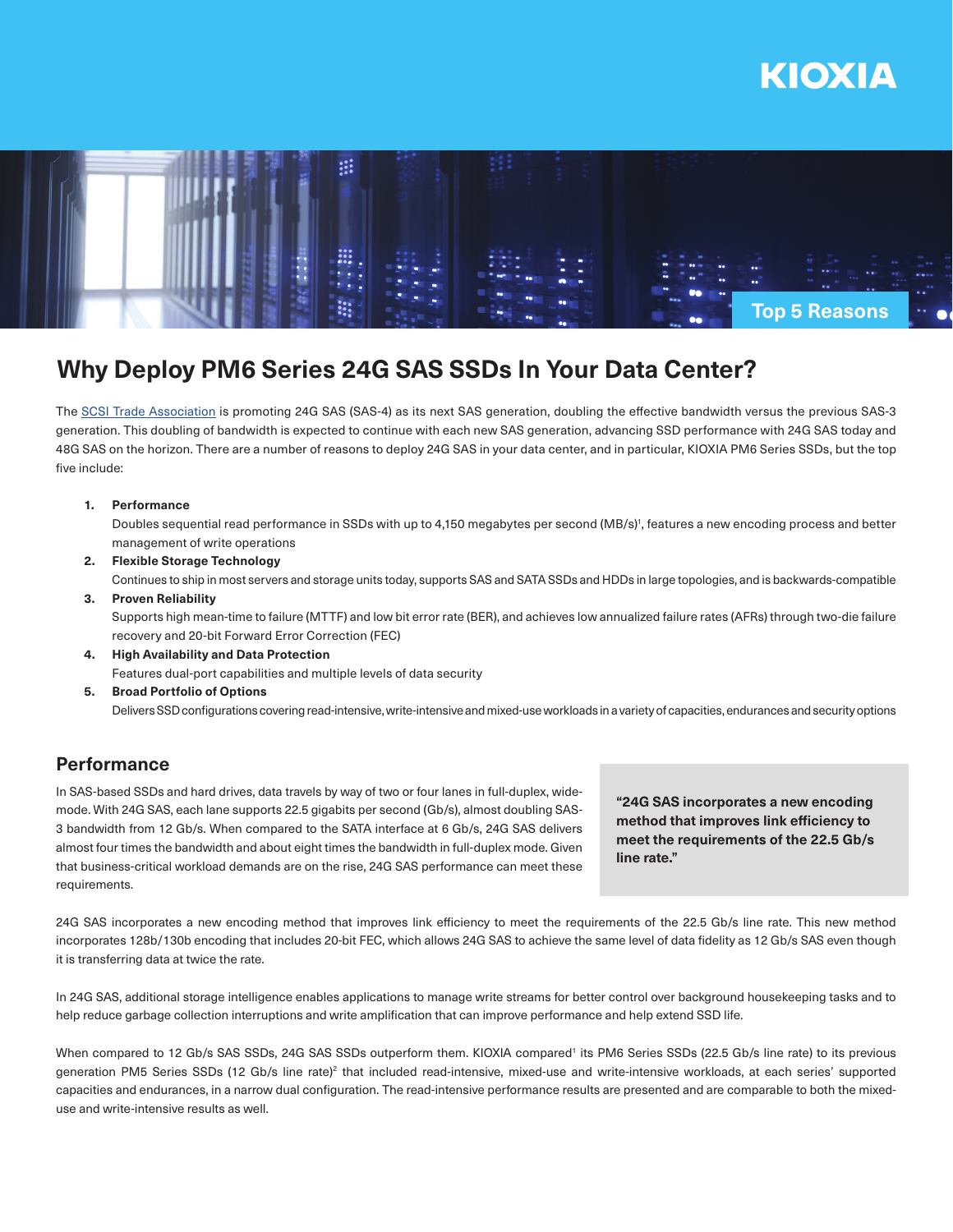The SSD comparisons include PM6-R Series (24G SAS) and PM5-R Series (12 Gb/s SAS) for capacities from 960 GB3 to 15,360 GB (at 1 DWPD4 endurance):

#### **PM6-R Series (24G SAS)**

| <b>SPECIFICATION</b>                  | <b>Units</b> | 960 GB | 1.920 GB | 3.840 GB | 7.680 GB | 15,360 GB | 30.720 GB |
|---------------------------------------|--------------|--------|----------|----------|----------|-----------|-----------|
| Sequential Read (128 KB; QD=32; 18W)  | MB/s         | 4.150  | 4.150    | 4.150    | 4.150    | 4.150     | 4.150     |
| Sequential Write (128 KB; QD=32; 18W) | MB/s         | 1.450  | 2,700    | 2,450    | 3,700    | 3.700     | 3,200     |
| Random Read (4 KB; QD=256; 18W)       | <b>KIOPS</b> | 595    | 595      | 595      | 595      | 595       | 595       |
| Random Write (4 KB; QD=32; 18W)       | <b>KIOPS</b> | 75     | 125      | 115      | 155      | 160       | 80        |
| Random Read Latency (@ QD=1)          | μs           | 100    | 100      | 100      | 100      | 125       | 155       |
| Random Write Latency (@ QD=1)         | μs           | 30     | 30       | 30       | 40       | 40        | 60        |

#### **PM5-R Series (12 Gb/s SAS)**

| <b>SPECIFICATION</b>                  | <b>Units</b> | 960 GB | 1.920 GB | 3.840 GB | 7.680 GB | 15,360 GB | 30.720 GB |
|---------------------------------------|--------------|--------|----------|----------|----------|-----------|-----------|
| Sequential Read (128 KB; QD=32; 14W)  | MB/s         | 2,100  | 2.100    | 2.100    | 2.100    | 2.100     | N/A       |
| Sequential Write (128 KB; QD=32; 14W) | MB/s         | 1.260  | 2.100    | 2.100    | 2.100    | 2.100     | N/A       |
| Random Read (4 KB: QD=64: 14W)        | <b>KIOPS</b> | 270    | 340      | 370      | 385      | 300       | N/A       |
| Random Write (4 KB; QD=32; 14W)       | <b>KIOPS</b> | 45     | 55       | 55       | 55       | 35        | N/A       |
| Random Read Latency (@ QD=1)          | μs           | 125    | 125      | 125      | 125      | 170       | N/A       |
| Random Write Latency (@ QD=1)         | μs           | 35     | 35       | 35       | 35       | 35        | N/A       |

#### **PM6-R Series Advantages**

| <b>SPECIFICATION</b>                   | 960 GB  | 1.920 GB | 3.840 GB | 7.680 GB | 15,360 GB | 30.720 GB |
|----------------------------------------|---------|----------|----------|----------|-----------|-----------|
| <b>Sequential Read</b>                 | $+97%$  | $+97%$   | $+97%$   | $+97%$   | $+97%$    | N/A       |
| <b>Sequential Write</b>                | $+15%$  | $+28%$   | $+16%$   | $+76%$   | $+76%$    | N/A       |
| <b>Random Read</b>                     | $+120%$ | $+75%$   | $+60%$   | $+54%$   | $+98%$    | N/A       |
| <b>Random Write</b>                    | $+66%$  | $+127%$  | $+109%$  | $+181%$  | $+357%$   | N/A       |
| Random Read Latency (lower is better)  | $-20%$  | $-20%$   | $-20%$   | $-20%$   | $-26%$    | N/A       |
| Random Write Latency (lower is better) | $-14%$  | $-14%$   | $-14%$   | $+14%$   | $+14%$    | N/A       |

In summary, PM6-R Series 24G SAS SSDs demonstrated significant performance improvements over PM5-R Series 12 Gb/s SAS SSDs:

- *• Up to 97% faster sequential read performance*
- *• Up to 76% improved sequential write performance*
- *• Up to 120% better random read performance*
- *• Up to 357% greater random write performance*
- *• Up to 26% lower random read latency*
- *• Up to 14% lower write latency*

The 24G SAS SSD read-intensive performance results make them a good fit for large data center topologies, and for media streaming/video on demand (VoD), data warehousing and content delivery network (CDN) applications. In a mixed-use environment, 24G SAS SSDs are well-suited for high-performance computing (HPC), database and software defined storage (SDS) applications. For write-intensive workloads, they are ideal for virtualized environments, online transaction processing (OLTP) and e-commerce applications, compute-side artificial intelligence (AI)/machine learning (ML), data analytics and caching.

### **Flexible Storage Technology**

The SAS interface moves data into and out of storage devices using the SCSI protocol. It has a reputation for reliability and is used for applications that require high availability and data protection. Along with NVM Express™, SAS is one of the main storage interfaces between computing and storage subsystems in data centers worldwide, and with a defined roadmap (Figure 1).

Most servers today ship with a SAS infrastructure and a backplane that also connects to SATA SSDs and/or HDDs, enabling both SAS and SATA drives to be used in the same drive bay. As future storage requirements change, SATA drives can be easily replaced with higher performing and larger capacity 24G

### **SAS Technology Roadmap**





**Copyright © 2021 KIOXIA Corporation. All rights reserved.**<br>2.2. Top 5 Reasons | Why Deploy PM6 Series 24G SAS SSDs In Your Data Center? | March 2021 | Rev. 2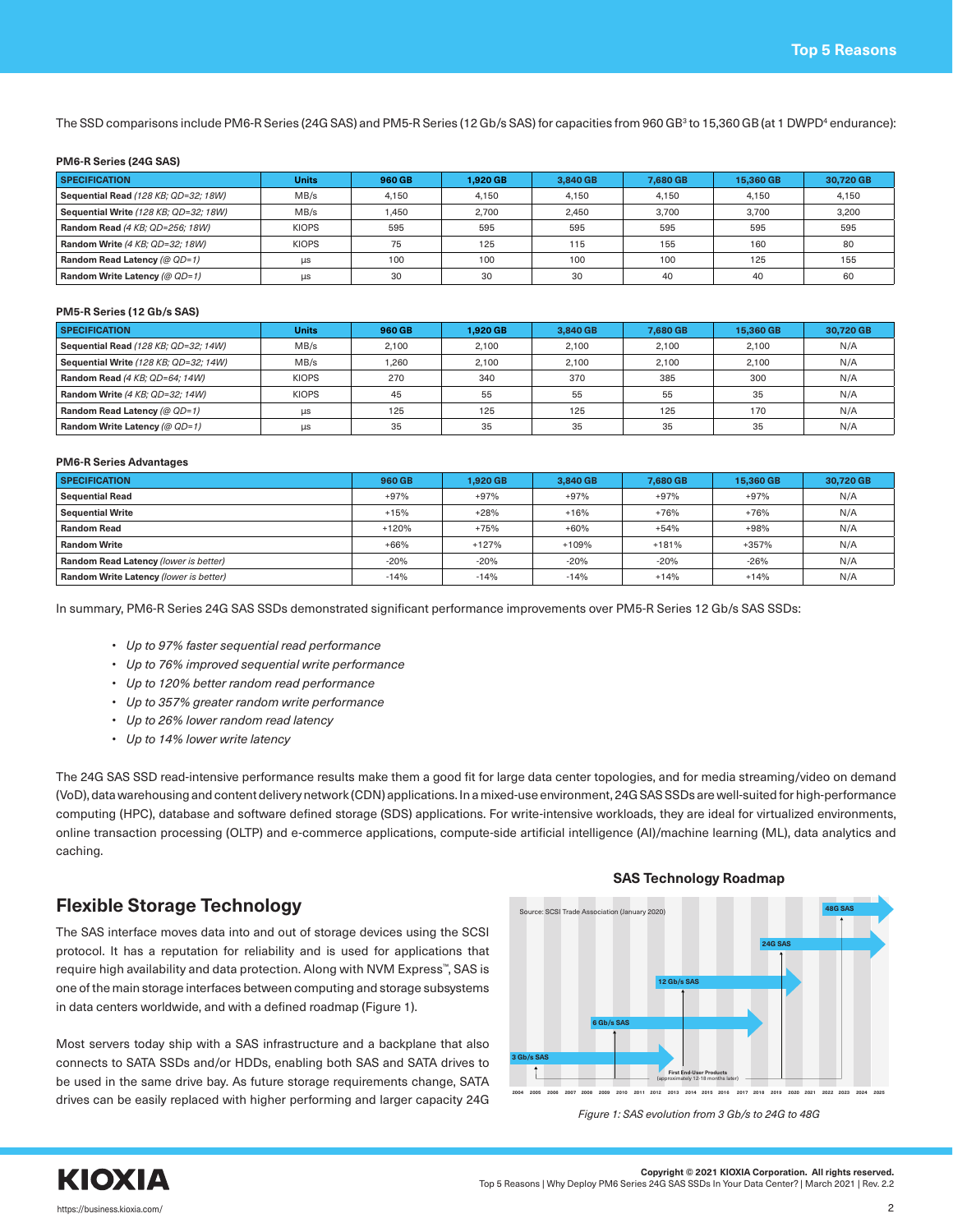SAS SSDs without any changes to the server or SAS infrastructure. Since the SAS interface can support up to 65,535 devices through expanders, it is well-positioned for large data center topologies where thousands of drives are required to support a range of applications. The 24G SAS interface is backwards-compatible with earlier infrastructure generations (12 Gb/s SAS and 6 Gb/s SAS).

## **Proven Reliability**

The SAS interface uses additional SCSI features geared toward error recovery, error reporting and block reclamation that provide further reliability to an already extremely reliable interface. SSDs based on SAS are typically supported by industry-high mean-time to failure (MTTF) of 2.5 million hours and an uncorrectable bit-error rate (UBER) of 1e-17, and are backed by a 5-year warranty $^5$ .

To further improve reliability and continue achieving low AFRs in the new 24G SAS PM6 Series, KIOXIA implemented its sixth-generation two-die failure management architecture that enables each SSD to sustain a simultaneous two flash memory die failure, recover from it and still read all of the data. In other SSDs, even a single die failure would render them inoperative. Once a PM6 Series SSD has recovered the data, it is moved to a new flash memory die location, ensuring that the drive will continue operating.

Implemented for the first time, the 24G SAS interface delivers 20-bit FEC reliability - a technique used for identifying and correcting errors in digital transmissions over high frequency or noisy communications channels. It can detect and correct errors up to 20 bits long on-the-fly without requiring a retransmission. Where previous SAS revisions only included error detection, 24G SAS includes 20-bit FEC in its 128b/150b encoding scheme. This sophisticated feature enables errors to be corrected in transit so that the optimal throughput can be maintained even under less than ideal operating conditions.

A new adaptive PHY training algorithm (APTA) is also supported within the 24G SAS interface that enables optimal operation in extremely dynamic environments with noisy signal lines, severe temperature ranges or volatile operating voltage swings.

# **High Availability and Data Protection**

Setting a standard, SAS was the first interface to introduce dual-port capabilities which continues to be a requirement for today's high-performance and high-reliability data centers. Dual-ports provide two independent physical connections by which a host system can connect. When supported in SSDs, each of the drives' ports utilizes a separate PHY connection with its own unique address and worldwide network (WWN) identifier. If one of the SAS SSD ports fail or the system level data path is compromised, the remaining port continues operations as if no failure occurred, resulting in higher levels of data availability. Both dual-port and single-port are supported by the 24G SAS PM6 Series.

Multiple levels of data security are also available in PM6 Series 24G SAS SSDs. This includes Sanitize Instant Erase<sup>6</sup> (SIE) and Self-Encrypting Drive (SED) with TCG-Enterprise encryption<sup>7</sup> security options<sup>8</sup> and SED FIPS 140-2 (Level 2) support<sup>9</sup>.

| <b>Sanitize Instant Erase (SIE)</b>                                                                                                                                                                                                                                                                | <b>Self-Encrypting Drive (SED)</b>                                                                                                                                                                                                         | <b>FIPS 140-2 (Level 2)</b>                                                                                                                                                                                                                                                                                                                                                                                                                              |
|----------------------------------------------------------------------------------------------------------------------------------------------------------------------------------------------------------------------------------------------------------------------------------------------------|--------------------------------------------------------------------------------------------------------------------------------------------------------------------------------------------------------------------------------------------|----------------------------------------------------------------------------------------------------------------------------------------------------------------------------------------------------------------------------------------------------------------------------------------------------------------------------------------------------------------------------------------------------------------------------------------------------------|
| Describes a mechanism in which an encryption engine in a drive is<br>used solely for the purpose of 'instantly' erasing the data. With an SIE<br>drive, the data is not 'locked' behind a password (unlike an SED drive),<br>but is erased by telling the drive to change the key used to encrypt. | Encrypts all data to the SSD and decrypts all<br>data from the SSD, via an alphanumeric key (or<br>password protection) to prevent data theft. It<br>continuously scrambles and descrambles data<br>written to and retrieved from the SSD. | Validates that the cryptographic module within an SSD's security<br>system will maintain the confidentiality and integrity of the data<br>being protected. Higher levels of protection indicate drives that<br>are progressively more resistant to attack. FIPS standards and<br>guidelines are developed by the National Institute of Standards<br>and Technology (NIST) in accordance with the Federal Information<br>Security Management Act (FISMA). |

# **Broad Portfolio of Options**

SSDs based on 24G SAS follow a legacy of many successful models over the years resulting in the broad support of capacities, endurances and security options, in either single-port or dual-port configurations. KIOXIA's PM6 Series portfolio leverages industry-leading 96-layer BiCS FLASH™ 3D flash memory technology, delivers the largest 2.5-inch $^{10}$  SAS SSD capacity at 30.72 TB $^{\rm 3}$ , and are segmented as follows:

- Read-intensive SSDs ranging from 960 GB to 30,720 GB capacities at 1 DWPD endurances
- Mixed-use SSDs ranging from 800 GB to 12,800 GB capacities at 3 DWPD endurances
- Write-intensive SSDs ranging from 400 GB to 3,200 GB capacities at 10 DWPD endurances

Leading server OEMs and SSD vendors are developing solutions to support the 24G SAS interface. Market availability for KIOXIA's PM6 24G SAS SSD Series is expected in the first half of 2021.